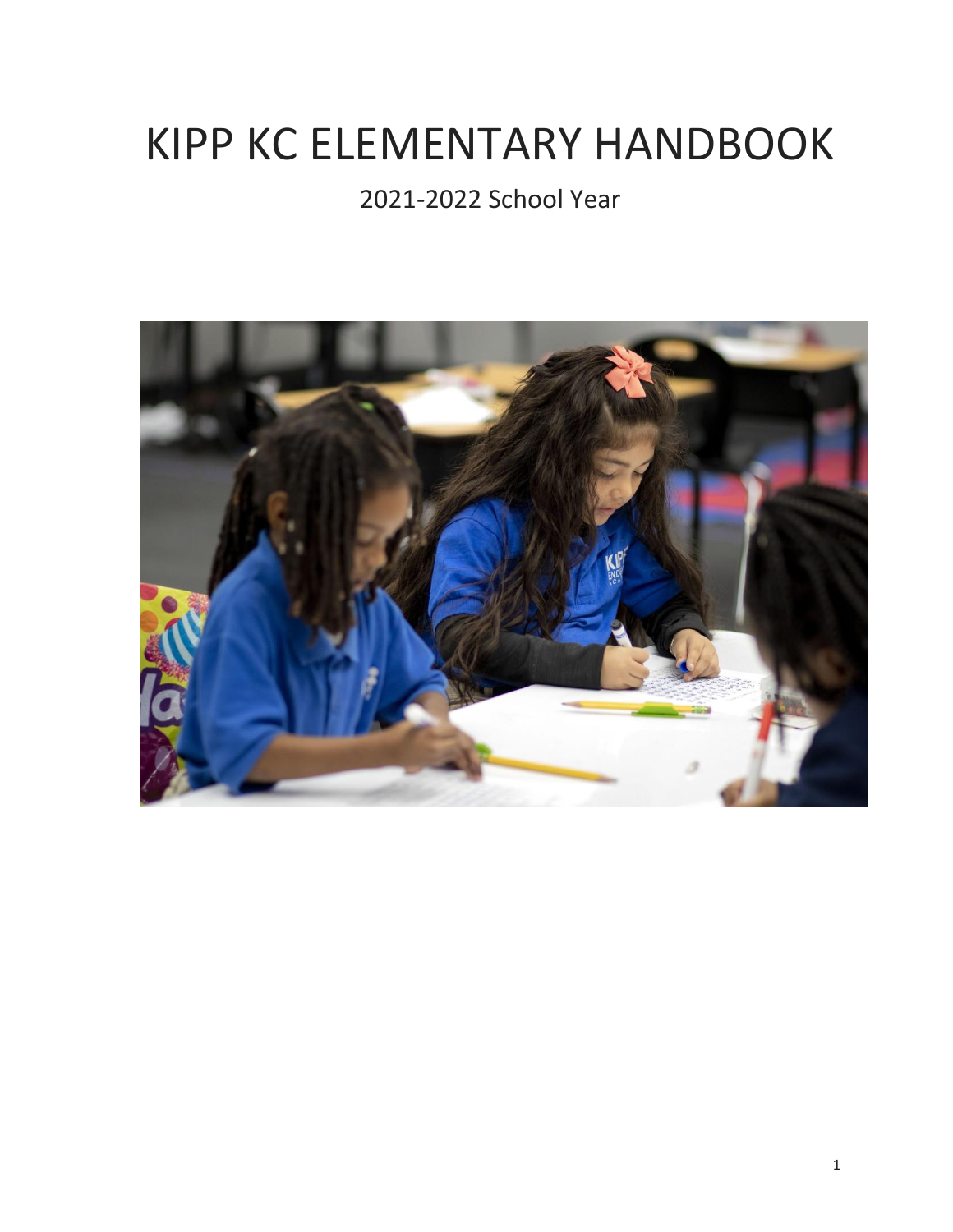# Welcome Letter

Dear Parents and Guardians of Kansas City KIPPsters,

- This is our 14th year at KIPP! This marks a very special year for us because our high school opens this year. This is also a special year because we have a regional focus on reading this year. Students are going to spend a lot of time reading this year but did you know that all classes like dance, band, art, PE, Science and Social Studies all help students become better readers. We aren't going to cut any of the classes our students love and need to increase reading scores. You should always expect to know what your child's reading level is this year and receive regular updates about our progress on our big goal.
- The culture of our school will always remain focused on protecting learning time and developing students who understand how to bounce back after mistakes or difficult times in their life. This year we are hoping to get back to field trips, POWER days, and End of Year trips, while keeping safety a top priority. Our KIPPsters work really hard and we want them to know and experience that hard work pays off.
- In closing, I just want to say how exciting it is to be part of this team and family. I am so grateful that you are willing, ready, excited and committed to making this the best school in the country. Last year was hard on all of us and we really worked as a team. We watched other schools fight with each other about opening up, not opening up,wearing and not wearing masks. We really worked together through very hard decisions that didn't have a right or wrong answer. I can't tell you how grateful we are for your support last year. Please know that my door is always open either through meetings at the school, phone calls, emails, texts, or written notes. Our team of parents, students, teachers, board members and community members are strong and ready for the challenges ahead.

Thank you,

Jana Cooper Executive Director C: 816.804.4747 E: jcooper@kippkc.org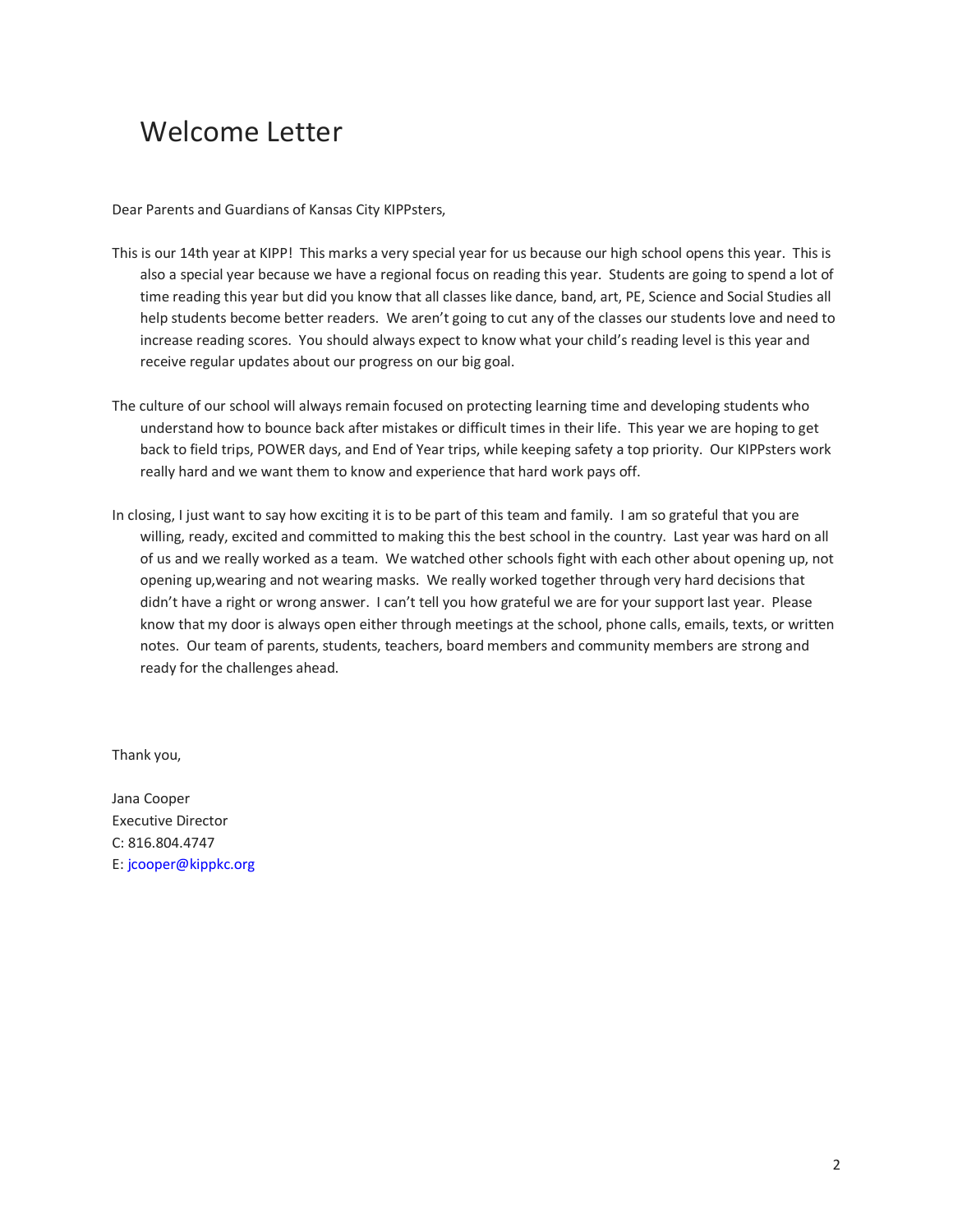Dear Parents,

If you're new to KIPP, welcome! If you're returning to us, it is my great honor to welcome you back!

We have an amazing staff this year that is completely dedicated to our mission of preparing students with skills and confidence that will serve them in the future.

One of our big areas of focus this year is literacy. After a hard-fought year of virtual schooling (thank you parents!) we're aware that many students may have unfinished learning to address. That coupled with the importance of literacy at the elementary level means we'll be very focused on helping all students with their reading and writing skills.

That is not to say we'll forget the fun! First, we know literacy can be a very joyful experience. Also, we have some very special experiences in store for kids in the form of theatre, music, art, and dance. Get excited for some quarterly performances!

We'll see each other soon. Until then, be well and please never hesitate to reach out.

Sincerely,

Kurt Bunnelle Principal C: 816.522.3013 E: kbunnelle@kippkc.org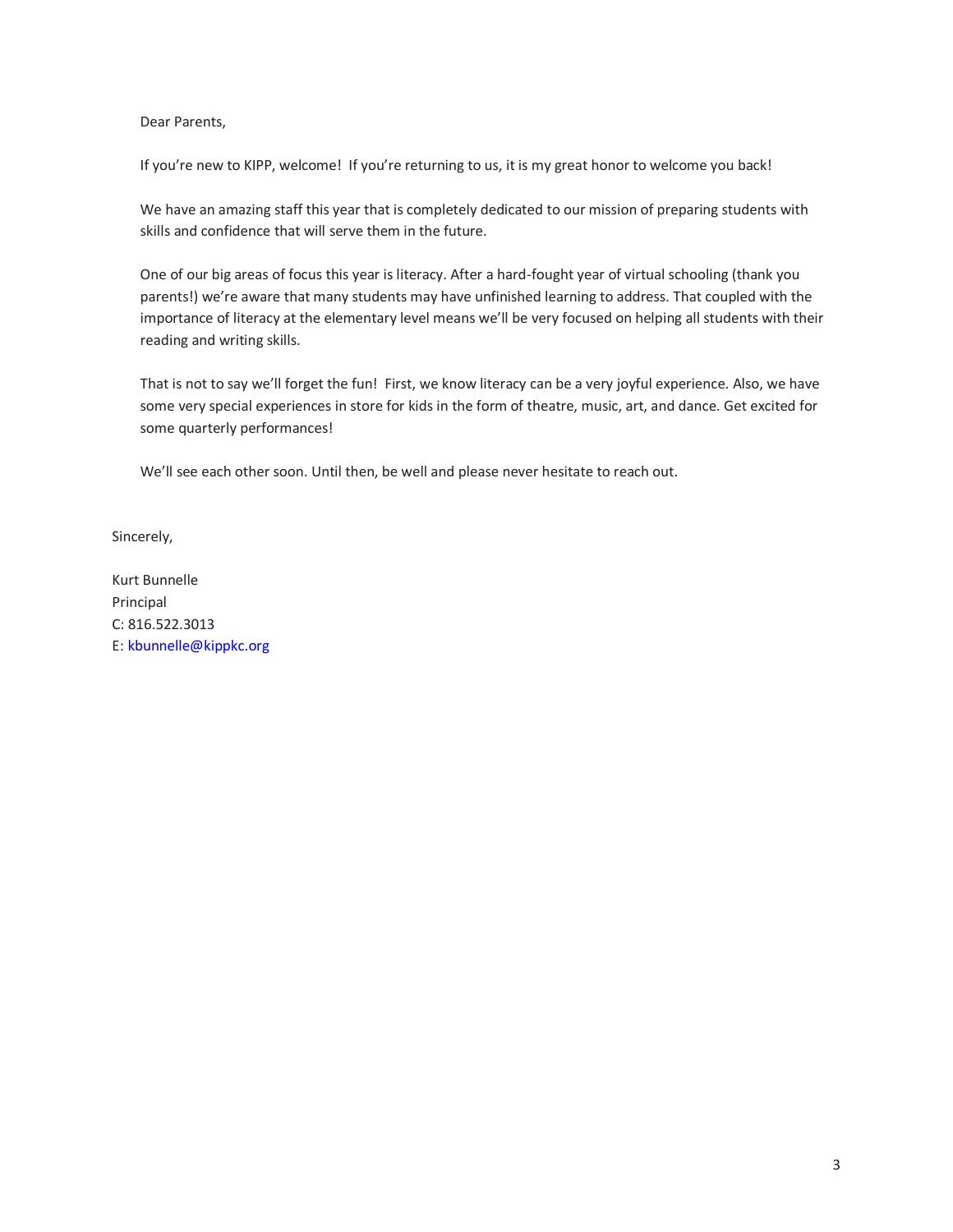### **Table of Contents**

| <b>KIPP KC Elementary Values</b>         | 4  |
|------------------------------------------|----|
| <b>Courses &amp; Curriculum</b>          | 4  |
| Homework                                 | 5  |
| <b>POWER Values</b>                      | 5  |
| <b>Agreements &amp; Expectations</b>     | 5  |
| <b>Celebrating Success</b>               | 6  |
| <b>Responding to Behavior</b>            | 7  |
| Redirection                              | 7  |
| <b>Classroom Intervention</b>            | 7  |
| <b>Parent Involvement</b>                | 7  |
| <b>Logical Consequences</b>              | 7  |
| <b>Examples of Logical Consequences:</b> | 7  |
| <b>Communication Home About Behavior</b> | 8  |
| <b>Disciplinary Action</b>               | 8  |
| <b>Communication Home</b>                | 9  |
| Grading                                  | 10 |
| <b>Components of Grades</b>              | 10 |
| <b>Grading Scale</b>                     | 10 |
| <b>Elementary Student Uniforms</b>       | 11 |

# <span id="page-3-0"></span>**KIPP KC Elementary Values**

Our work centers on love, mutual respect and a shared desire for wanting students to succeed at whatever they pursue. We work with students and families to problem solve any challenge so that students receive what they need. Our goal is that students feel encouraged, inspired, nurtured, empowered and heard each day.

### <span id="page-3-1"></span>Courses & Curriculum

We believe students need exposure to a wide range of opportunities in elementary school, while building a solid base of literacy skills. We also believe that students and their classroom community need time develop social and emotional skills.

| Schedule (not in order) | Mins | <b>Description and Curriculum</b>       |
|-------------------------|------|-----------------------------------------|
| Breakfast and Arrival   | 25   | Students are welcomed and eat breakfast |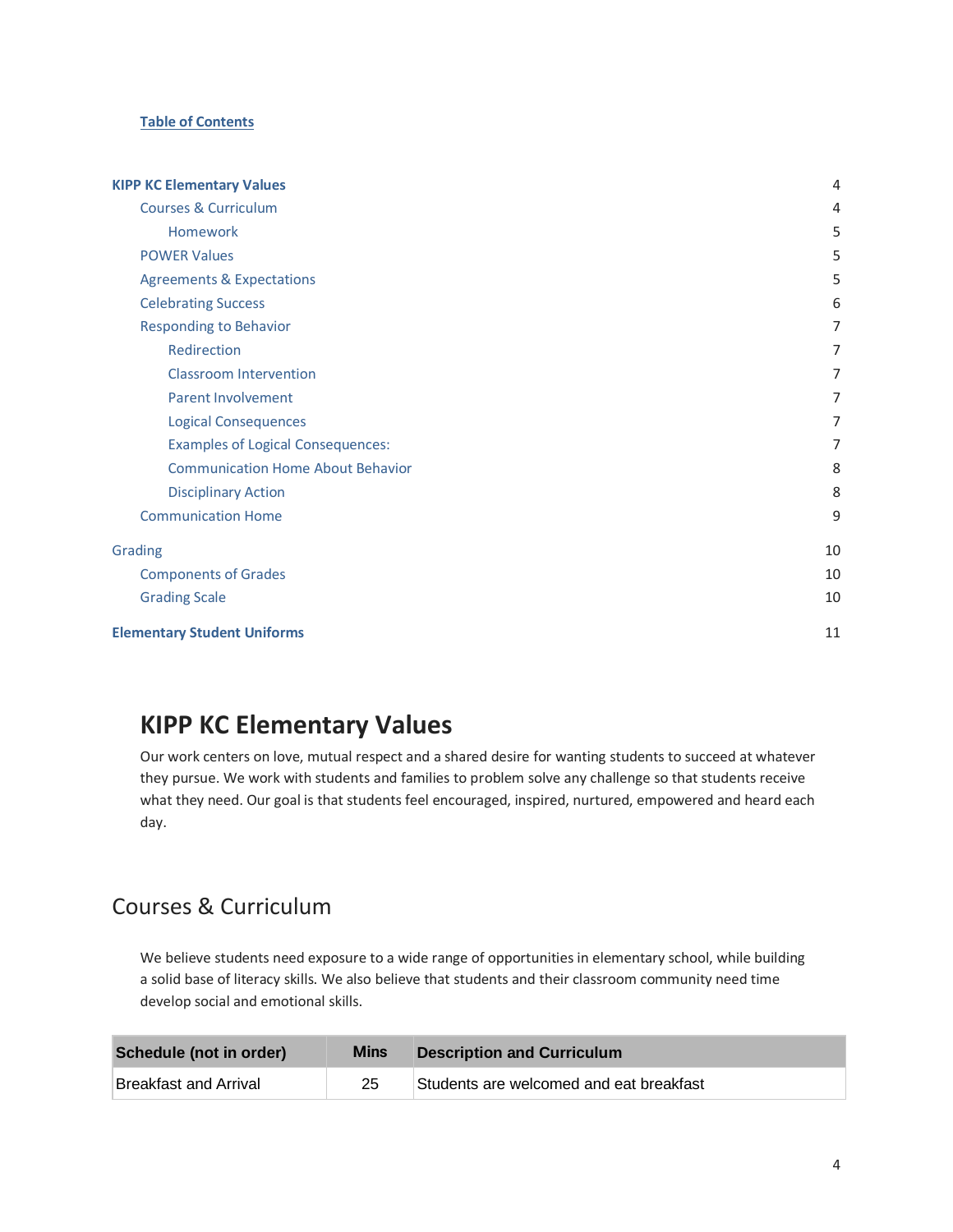| Recess                | 30  | Students play and develop social skills                                                                     |
|-----------------------|-----|-------------------------------------------------------------------------------------------------------------|
| <b>POWER Start</b>    | 20  | Students are taught social and emotional skills through a<br>curriculum called Character Strong             |
| Lunch                 | 30  | Students eat & talk with friends and teachers                                                               |
| <b>Specials</b>       | 60  | Art, Theatre, Dance, Music on rotation quarterly                                                            |
| Literacy              | 120 | Foundational Literacy through a curriculum called FAST and<br>ELA through a curriculum called KIPP Wheatley |
| Math                  | 60  | Fluence and problem solving through a curriculum called<br>Eureka                                           |
| Science               | 50  | Science knowledge building and inquiry through Amplify<br>Science                                           |
| <b>Social Studies</b> | 30  | New in '21-22, we are writing our own curriculum                                                            |
| Intervention          | 40  | Individuals or groups of students work on                                                                   |

### <span id="page-4-0"></span>**Homework**

On average, we assign between 15 and 30 minutes of homework each night. The purpose of homework is to provide practice that will help students build skill from lessons taught at school.

### <span id="page-4-1"></span>POWER Values

We teach students a set of values that can help all of us make choices.

**P: Purpose --** Working through challenges.

**O: Ownership --** Taking responsibility for actions*.*

**W: Wonder --** Cultivating curiosity and questioning authority.

**E: Excellence --** Setting goals and working toward them.

**R: Relationships --** Being compassionate and helpful to others.

### <span id="page-4-2"></span>Agreements & Expectations

From our values, we discuss with our students how we should We explicitly teach what the POWER values mean, and derive all expectations throughout the building from the question, "What does it look like to live the POWER values here?" By connecting our expectations for values, we aim to help students build the habits of mind and action that they need for success in any academic environment, and for life beyond school. Some illustrative examples of how we draw our expectations from our values follow:

**Hallways** -- in the hallway we walk since we want to live the value of Relationships (this value includes keeping others safe).

**Classroom** -- in the classroom, we listen to our teacher (Relationships) and try to do the assignment even when it is hard (Excellence).

**Cafeteria** -- in the cafeteria, we don't throw food (Relationships, Excellence), and when it is time to clean up we do our job as best we can and as thoroughly as we can (Purpose).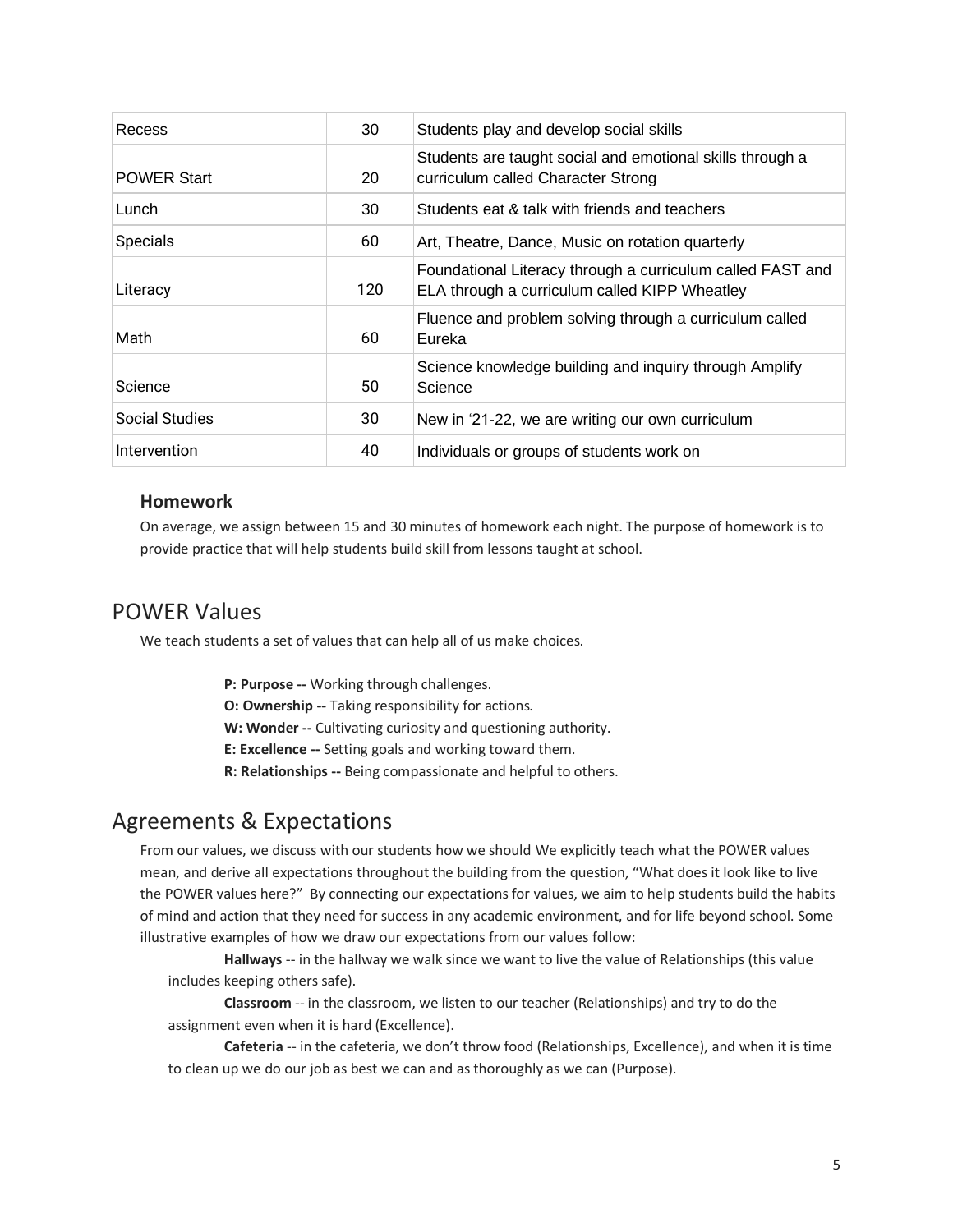Living these values through actions not only contributes to a student's personal well being and success, but also to the well being and success of our school community. We believe in teaching and reinforcing the POWER values by modeling values-aligned actions, practicing and discussing them, and giving feedback to students throughout their day in the school building.

### <span id="page-5-0"></span>Celebrating Success

We love to recognize our students for their excellence and for working through challenges:

Daily & Weekly Private Shout outs -- e.g., note from a teacher to a student Public recognition in front of the classroom community Positive calls or notes home Public Shout outs -- e.g., shout outs during class-wide or school-wide gatherings Monthly Student of the Month -- students displaying outstanding commitment to the values are voted on by their teachers Principal Lunch -- Once monthly, the students of the month earn lunch with the principal. Quarterly Quarterly POWER Value Awards -- Awards are given for exemplary actions aligned with our values, and presented at conferences.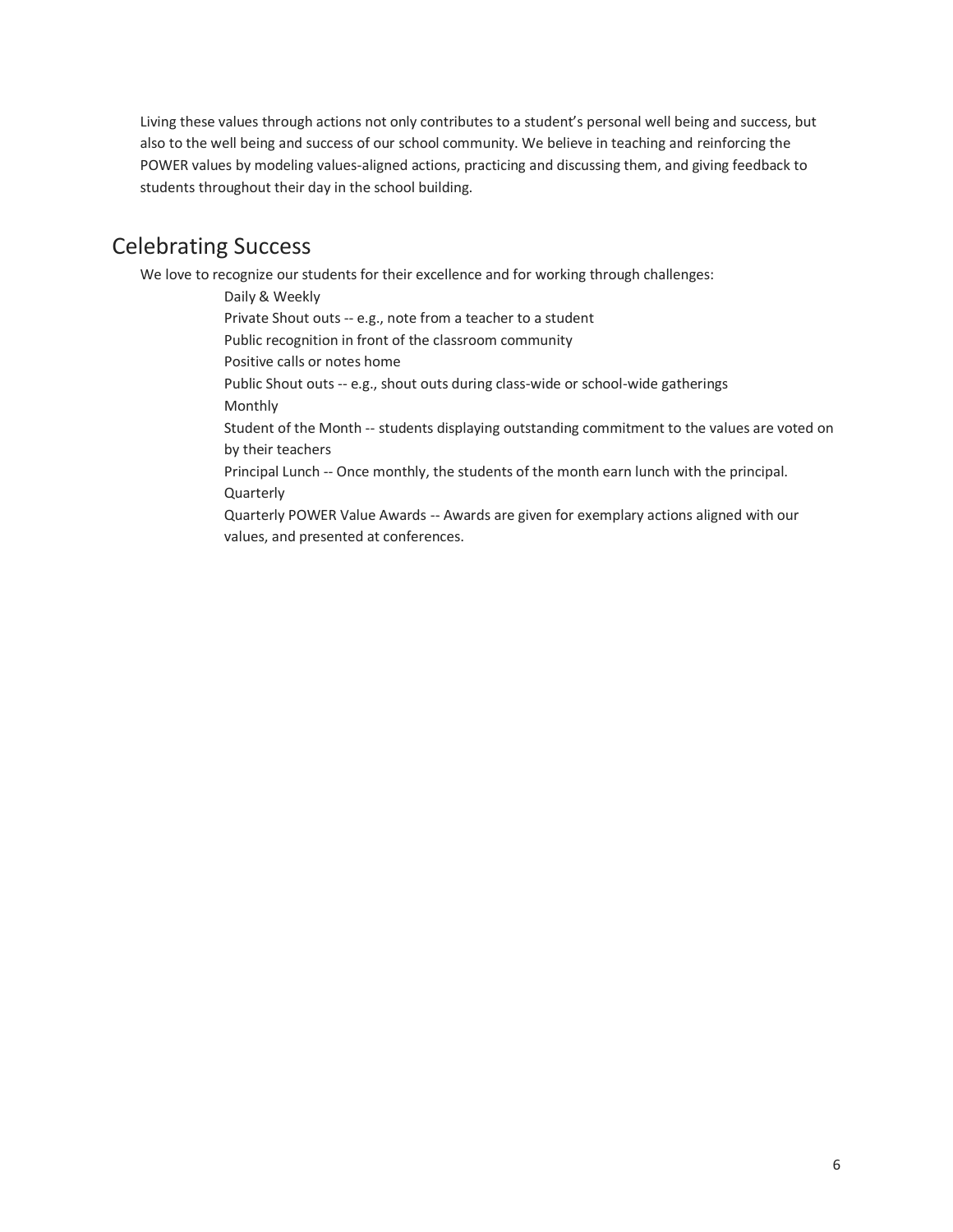### <span id="page-6-0"></span>Responding to Behavior

We know students will make mistakes and that they are important to learning. We aim to use methods of redirection that are respectful to students and helpful to teacher-student relationships. Whenever possible, we leverage logical consequences to help students learn from choices.

### <span id="page-6-1"></span>**Redirection**

The first, and most common, way we respond student behavior is to redirect students by restating the expectation, for example, "Kurt, raise your hand to be called on." Other common ways we redirect students are

> Using proximity (reminding students of the expectation simply with a teacher's presence) Using Non-verbal gestures (looking in the direction of the student, finger to lips, etc) Anonymous redirection ("I'm waiting on 2 students to step into line")

### <span id="page-6-2"></span>**Classroom Intervention**

When common redirections are not effective, teachers may use one of the following interventions.

**Safe Seat**: Students may need time away from the group to reset.

**Wellness Lab**: Students may need time outside the classroom to process with a behavior specialist. Our Wellness Lab is set up for small group or individual processing.

### <span id="page-6-3"></span>**Parent Involvement**

We make every attempt with our abilities to keep students at school. In the event that a student is harmful to themselves, others, or becomes destructive to school property, we may request a parent to pick up the student from school. This may occur for the following reasons:

Physical conflict

Leaving adult supervision

Making threats to physical harm

Refusal to follow directions once removed from the classroom and under the supervision of the assistant principal, behavior specialist, or principal

Throwing, picking up, or intentionally knocking over furniture, or other destruction of property such as slamming a door hard enough that it breaks

### <span id="page-6-4"></span>**Logical Consequences**

We believe that students learn best from mistakes when they are guided to confront the logical consequences of their actions.

### <span id="page-6-5"></span>**Examples of Logical Consequences:**

**Running in the hallway**  $\rightarrow$  Go back & walk. Repeated problems could result in not being allowed in hallway alone.

**Dangerous misuse of scissors**  $\rightarrow$  Loss of scissors for short or long term.

**Bad language**  $\rightarrow$  Apology or restorative conversation with person harmed.

**Stealing from the snack basket** → Apology to person harmed, or requirement to be supervised closely at lunchtime.

**Disrupting a testing session by talking repeatedly**  $\rightarrow$  Testing without peers around.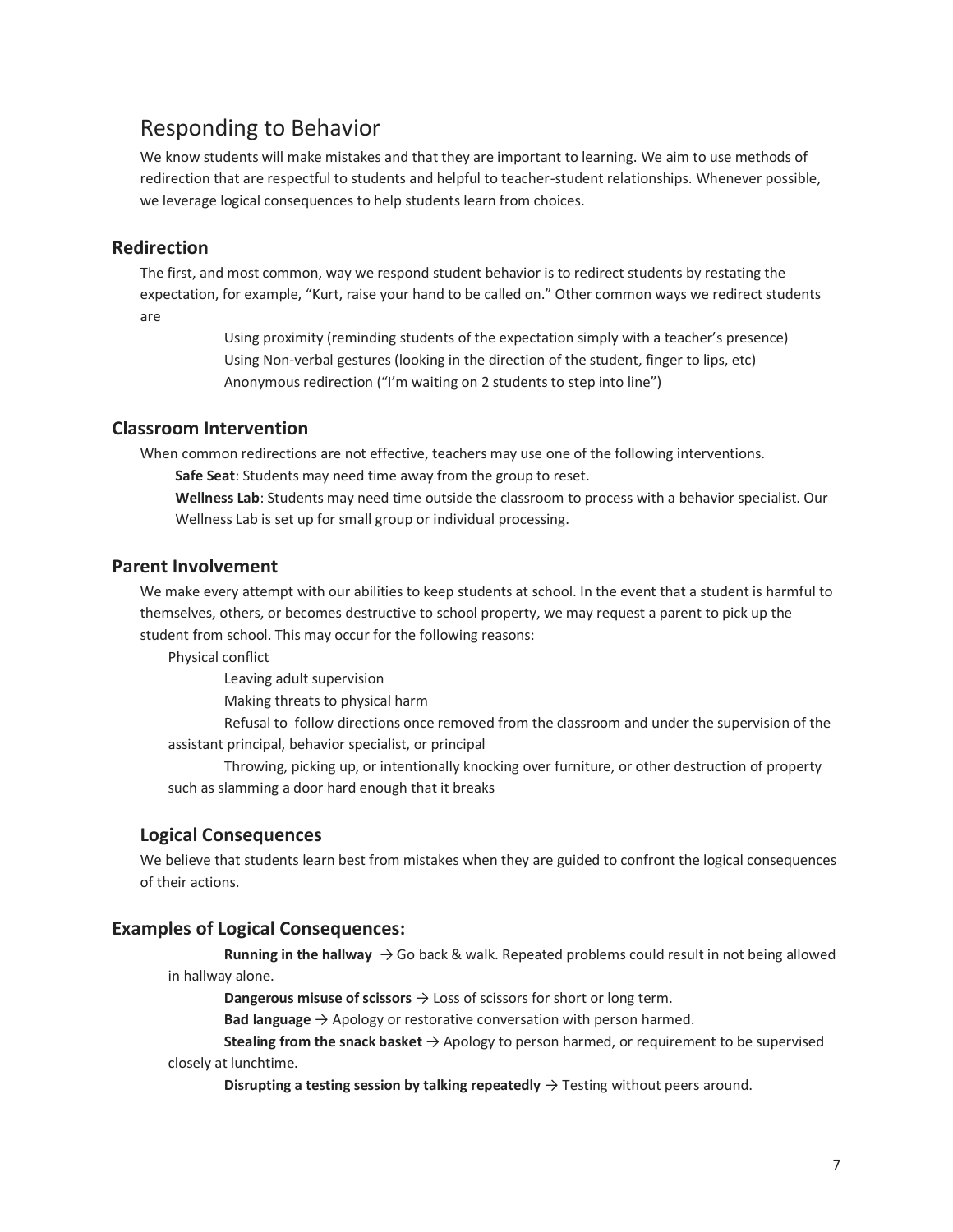### <span id="page-7-0"></span>**Communication Home About Behavior**

Teachers communicate weekly through text or Remind. We encourage parents to ask questions about their student's progress, and we aim for open lines of communication. Communication with families about student social and emotional wellness is vital for its own sake and for students' academic growth.

### <span id="page-7-1"></span>**Disciplinary Action**

Some behavior requires disciplinary action from administration. We evaluate every case using the table below and in consideration of severity and precedence.

**Severity** - How much harm was done?

**Precedence** - Has this happened before?

| <b>Community Damaging Behaviors and Disciplinary Actions*</b>                                                                                                                                              |                                                     |                                                                                    |                               |
|------------------------------------------------------------------------------------------------------------------------------------------------------------------------------------------------------------|-----------------------------------------------------|------------------------------------------------------------------------------------|-------------------------------|
|                                                                                                                                                                                                            |                                                     | ** All Disciplinary actions made in consideration of 1) Severity and 2) Precedence |                               |
| Acts that harm our community                                                                                                                                                                               | The school's<br>immediate action<br>will be         | And, if the behavior is<br>repeated or severe                                      | Up to a maximum<br>action of: |
| Repeating any of the "Community Damaging<br>Behaviors" on this table                                                                                                                                       | The "Immediate<br>Action" will be<br>"escalated"    | Continual "escalation" of<br>disciplinary action for the<br>same offense           | Expulsion                     |
| Extreme and prolonged defiance of basic<br>expectations to be safe with self and others,<br>after removal from teacher's room and under<br>the supervision of adminsitration or the<br>behavior specialist | <b>Parent Contact</b>                               | Parent Pickup, ISS, OSS,<br>and/or Parent Meeting                                  | 3 day OSS                     |
| Improper use of school's technology                                                                                                                                                                        | Parent Contact &<br>Loss of technology<br>privilege | ISS, OSS, and/or Parent<br>Meeting                                                 | 3 day OSS                     |
| Leaving class or campus without permission                                                                                                                                                                 | <b>Parent Contact</b>                               | ISS, OSS, and/or Parent<br>Meeting                                                 | 3 day OSS                     |
| Throwing / tipping heavy or dangerous objects,<br>including furniture                                                                                                                                      | <b>Parent Contact</b>                               | ISS, OSS, and/or Parent<br>Meeting                                                 | 5 day OSS                     |
| Cheating or Academic Dishonesty                                                                                                                                                                            | <b>Parent Contact</b>                               | <b>Parent Meeting</b>                                                              | <b>Parent Meeting</b>         |
| Threatening a staff member or visitor verbally,<br>in writing, or on the internet                                                                                                                          | <b>Parent Contact</b>                               | ISS, OSS, and/or Parent<br>Meeting                                                 | 10 day OSS                    |
| Bullying/Harassment of students or staff;<br>including sexual and internet harassment                                                                                                                      | <b>Parent Contact</b>                               | ISS, OSS, and/or Parent<br>Meeting                                                 | 10 day OSS                    |
| <b>Physical Conflict</b>                                                                                                                                                                                   | Parent Pickup                                       | ISS, OSS, and/or Parent<br>Meeting                                                 | Expulsion                     |
| <b>Theft</b>                                                                                                                                                                                               | <b>Parent Contact and</b><br>Return / Repayment     | ISS, OSS, and/or Parent<br>Meeting                                                 | Expulsion                     |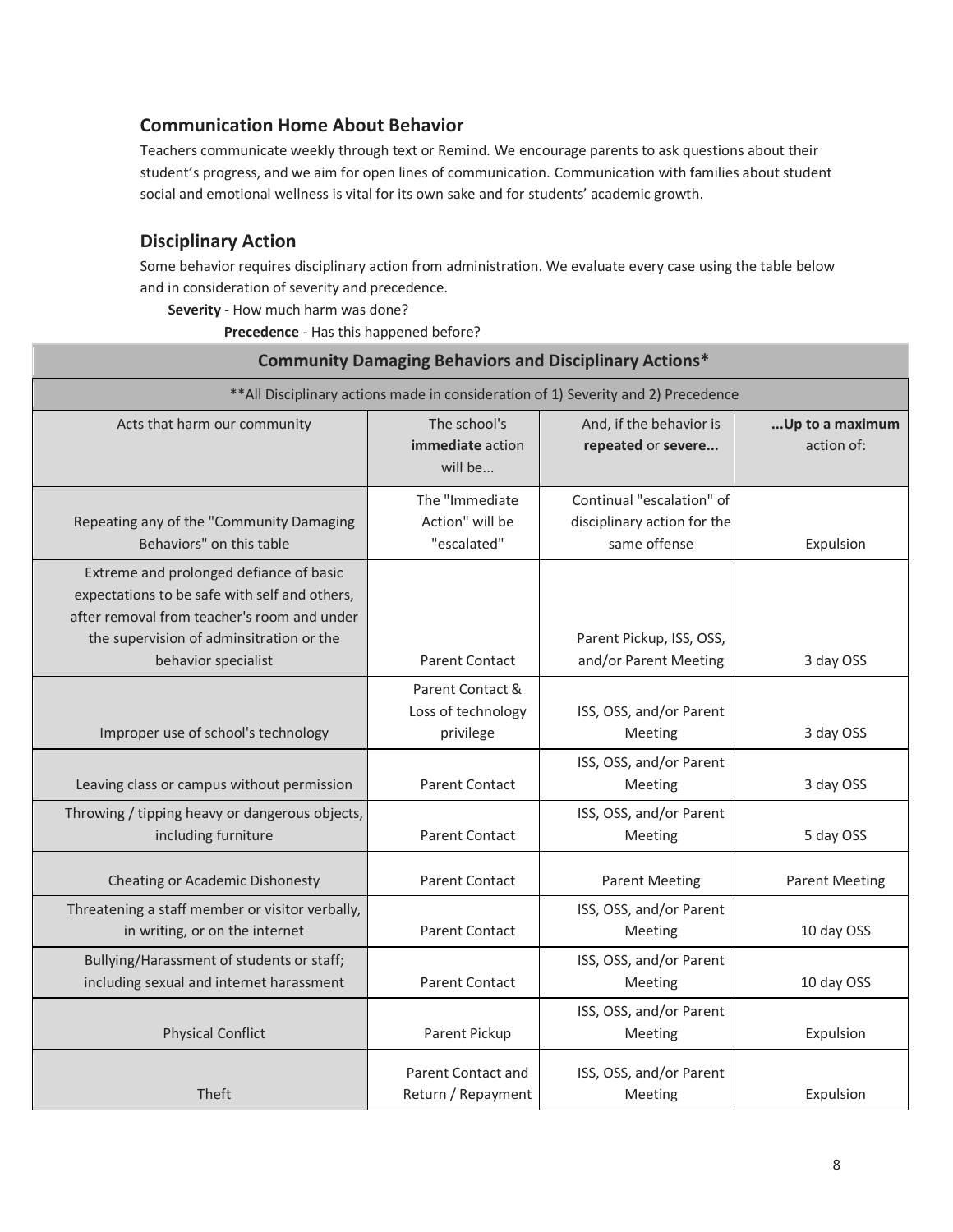|                                                                                   | for what was stolen                                      |                                               |                                                       |
|-----------------------------------------------------------------------------------|----------------------------------------------------------|-----------------------------------------------|-------------------------------------------------------|
|                                                                                   |                                                          |                                               |                                                       |
| Possession of a toy gun, knife, or other similar<br>object                        | Parent contact and<br>Confiscation of toy                | ISS, OSS, and/or Parent<br>Meeting            | Expulsion. See section<br>on Gun-Free Schools<br>Act. |
| Removal from in school suspension                                                 | Parent Pickup                                            | OSS and/or Parent<br>Meeting                  | 5 Day OSS                                             |
| Using social media while at school                                                | <b>Parent Contact</b>                                    | ISS, OSS, and/or Parent<br>Meeting            | 3 day OSS and Parent<br>Meeting                       |
| Possession of Tobacco, Alcohol or Illegal<br>drugs/substances                     | 3 day OSS and Parent<br>Meeting                          | 5+ day OSS and Parent<br>Meeting              | Referral for Expulsion                                |
|                                                                                   | Parent Contact and<br>Confiscation of                    |                                               |                                                       |
| Possession of Lighter or Matches                                                  | materials                                                | <b>OSS and Parent Meeting</b>                 | 5 day OSS                                             |
| Gang-related activity                                                             | <b>Parent Contact</b>                                    | Multiple Day OSS and<br><b>Parent Meeting</b> | Referral for Expulsion                                |
| Vandalism                                                                         | Repair of or Payment<br>of repairs and Parent<br>Contact | ISS, OSS, and/or Parent<br>Meeting            | Referral for Expulsion                                |
| Arson                                                                             | 10 Day OSS/Police<br>Report                              | <b>NA</b>                                     | Referral for Expulsion                                |
| Possession of a dangerous weapon including<br>but not limited to firearms, knives | See section on Gun-<br>Free Schools Act                  | <b>NA</b>                                     | <b>Expulsion and Police</b><br>Report                 |

### <span id="page-8-0"></span>Communication Home

We aim to communicate with families and students in multiple modes to provide up-to-date information regarding student progress in order to best partner with families. The main modes of communication include but are not limited to:

### **Daily**

**Remind -** This is an application that is carried on a parent's phone. It enables easy communication about academic and behavior progress.

**Infinite Campus:** Parents are able to access the live gradebook at any time through the Infinite Campus system. The Front Office (816-241-3994) can assist with sign up for the system at any time.

### **Weekly / Monthly**

**Grade Level Newsletter -** This is a newsletter that is sent out via Class Dojo or email. It provides relevant updates for each grade level as well as recognition of student progress.

### **End of Quarter**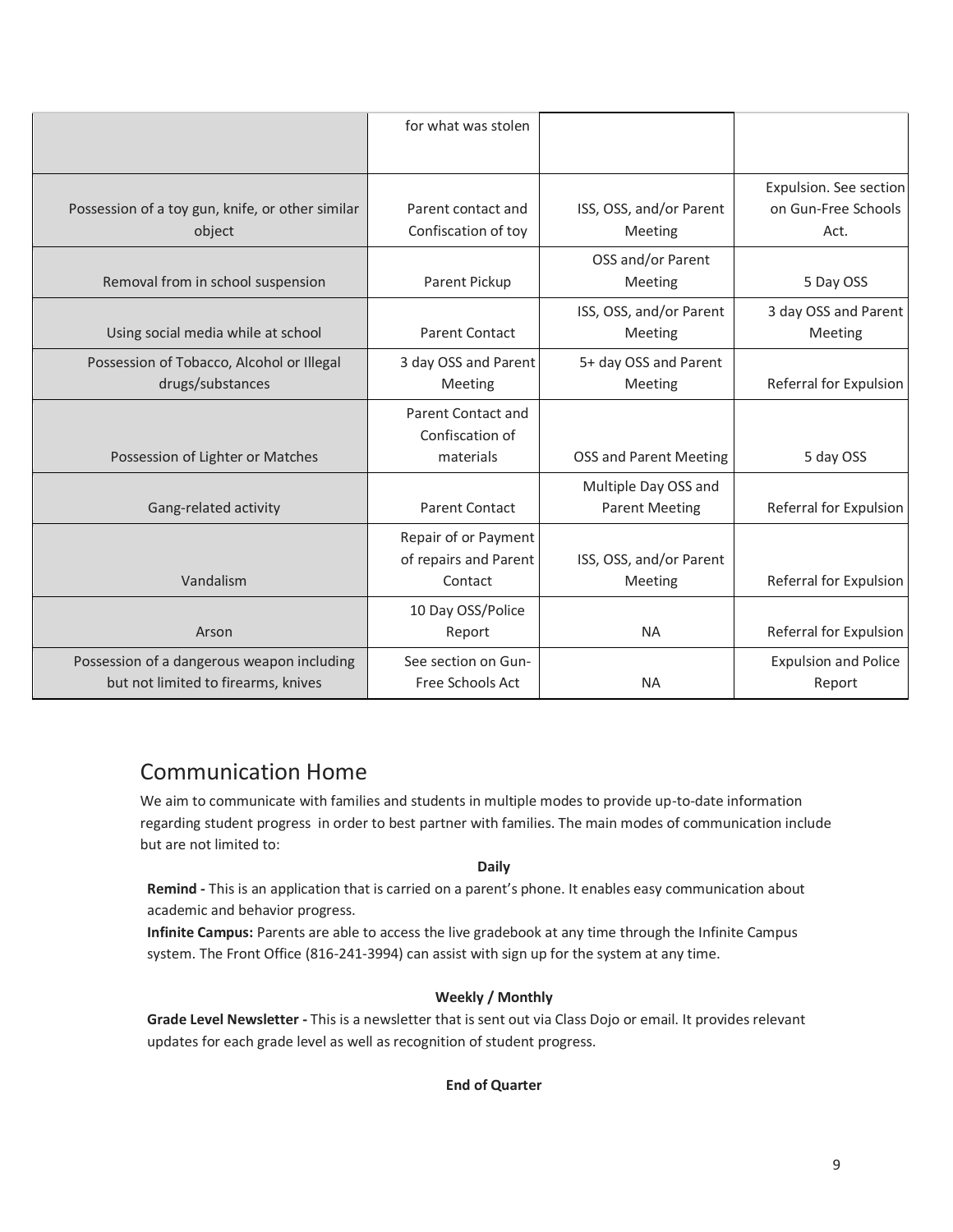**Report Cards:** At the end of each quarter, we will mail home report cards to families. They are also available for pick-up at any time in the front office.

**Parent Conferences:** At the end of the first and third quarter we will hold parent conferences with families. Conferences are mandatory for all families. The purpose of parent conferences is to set goals, monitor progress towards goals and celebrate success. Conferences are led by the students with teachers present and available for the conference as well.

# <span id="page-9-0"></span>**Grading**

Providing grades to students is one way we communicate about progress. Students receive official grades on a quarterly basis.

# <span id="page-9-1"></span>Components of Grades

Grades are primarily based on homework and classwork, as well as core assessments we use to evaluate student learning. Grades are intended to be a reflection of a student's mastery of content. A student's overall grade is calculated based on the following percentages:

20% Assessments - This category includes weekly and quarterly level assessments.

80% Class Work- Includes assignments such as classwork, homework, & exit tickets. Teachers will grade a minimum of 1 assignment per week.

## <span id="page-9-2"></span>Grading Scale

The criteria used to determine grades for assignments is as follows:

| <b>Criteria for Assignment</b>                                                                               | Grade on<br><b>Assignment</b> | <b>Corresponding Percentage on</b><br><b>Assessment of Grade Level Level</b><br><b>Standard</b> |
|--------------------------------------------------------------------------------------------------------------|-------------------------------|-------------------------------------------------------------------------------------------------|
| Skill or knowledge demonstrated<br>on assignment exceeds grade level<br>standard                             | $4 = Exceeding$               | 80-100%                                                                                         |
| Skill or knowledge demonstrated<br>on assignment satisfies grade level<br>standard                           | $3 = Satisfying$              | 70-79%                                                                                          |
| Skill or knowledge demonstrated<br>on assignment is nearing grade<br>level standard and effort is<br>evident | $2$ = Progressing             | 50-69%                                                                                          |
| Skill or knowledge<br>demonstrated assignment is far<br>below grade level standard yet<br>effort is evident  | $1 =$ Needs<br>Improvement    | < 50%                                                                                           |
| Effort is lacking                                                                                            | $0 =$ Unsatisfactory          | (Test Left Blank, or similar)                                                                   |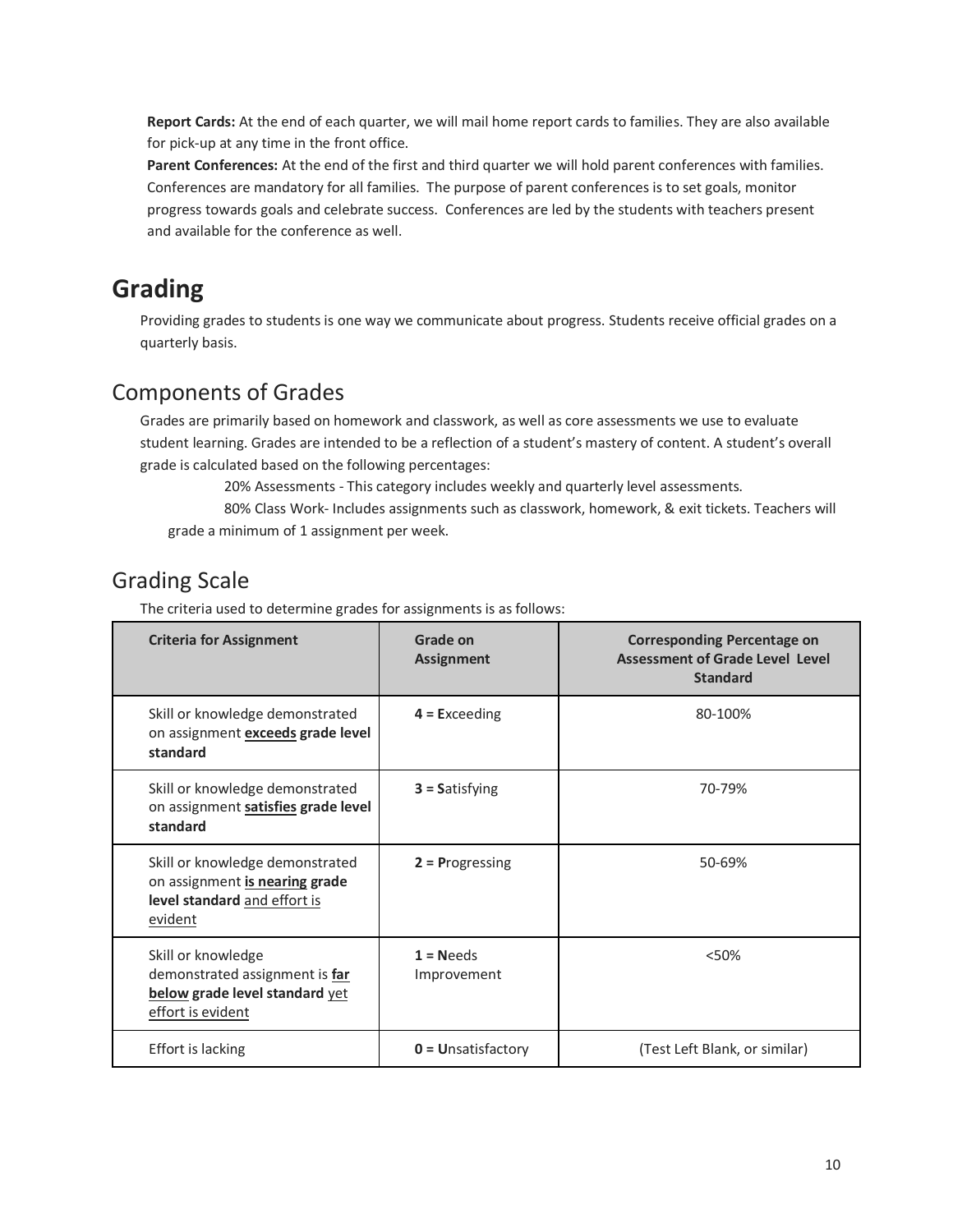# <span id="page-10-0"></span>**Elementary Student Uniforms**

#### **Shoes**

Closed toed-shoes should be worn for safety.

#### **Shoes that should not be worn, for safety reasons**

Slippers Slides or Sandals High heels

#### **Bottoms**

Students should wear bottoms of their choice. The only restriction is that bottoms must cover all parts of the underwear.

#### **Tops**

Students should wear an unaltered KIPP shirt every day of the week. This allows us to create a sense of pride around our team and family. It also provides a safety measure when we leave the building for field trips or play outside.

### **Outerwear**

Long sleeve shirts of choice may be worn under a KIPP shirt. Or, a KIPP sweatshirt may be worn over a KIPP shirt.

#### **Headwear, Accessories, Etc.**

We encourage students to show expression through these additional pieces. In the event that they become a distraction to learning we may ask students to remove the item.

### Student Handbook Acknowledgement Form

I understand and consent to the responsibilities outlined in the 2016-2017 KIPP Endeavor Team and Family Handbook. I understand and agree that my child will be held accountable for his or her behavior and consequences as outlined in this document. They will be held accountable at school, school-sponsored and school related activities, including school-sponsored travel. I understand that any student who violates the code of conduct is subject to disciplinary action as outlined in this Student Handbook. I further understand and consent to my parental responsibilities as outlined in this handbook.

Failure to sign this form does not remove my child's responsibility to abide by the stated policies.